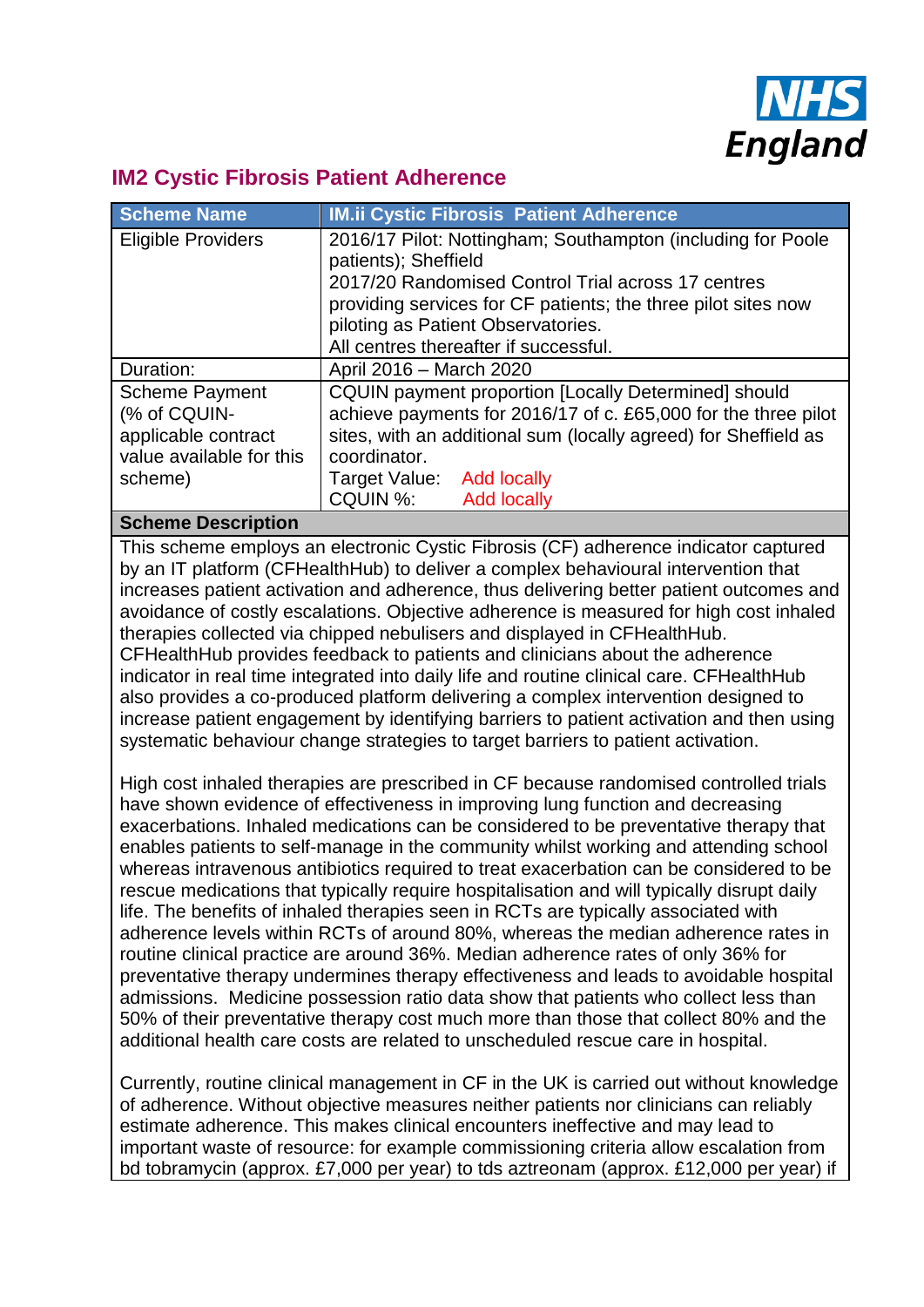

tobramycin is failing. With median adherence of 36% the most likely reason for tobramycin failure is non-adherence and switching to a tds drug will also fail waste money and not allow the clinician to focus on the more important issue of supporting patient engagement and activation. Embedding adherence data in every consultation has been found to be transformative in trailblazing sites.

The sums indicated (£65,000 for Southampton, for Nottingham, with additional funding for Sheffield recognising its coordinating role), as a proportion of CQUIN-applicable contract value, should provide the three providers piloting this scheme in 2016/17 with funding plus CQUIN incentive (of around 25%) to implement the pilot as specified below. Costs are justified in the Supporting Guidance section, below.

## **Measures & Payment Triggers**

### **'16/17 Pilot.**

The pilot requires the centres to deliver the pilot trial in their centres. The pilot study protocol is highly detailed and outlines what will be expected. Pilot centres will attract the CQUIN payment as long as

- $\blacksquare$  they employ an interventionist who works with the research team according the protocol, and
- $\blacksquare$  (through the interventionist) they provide recruited patients with chipped nebulisers and data transfer.

In addition, Sheffield as coordinator will pilot the development of an observatory, with the following deliverables:

1) Data observatory with measurement of adherence across a whole centre.

2) Data reports that show which patients are adhering and which are not to allow identification of at risk groups.

3) Data systems ready to accept Nottingham and Southampton in 2017 and to allow them to also receive centre level patient reports.

4) Data systems allowing Southampton, Sheffield and Nottingham to benchmark and compare.

5) An understanding of adherence changes within the majority of the Sheffield patients over the 12 month period.

Payment triggers for the RCT (from '17/18) are included in Supporting Guidance (below). However, the RCT methodology is under development, and adjustments may be made in advance of finalising the CQUIN scheme for '17/18.

### **Definitions**

See supporting guidance below.

### **Partial achievement rules**

None.

### **In Year Payment Phasing & Profiling**

# **'16/17 Pilot**

Hospitals will need the money to make appointments to support the programme and to recognise that the appointees will need to meet the evaluation team goals. The centres will require this payment up front.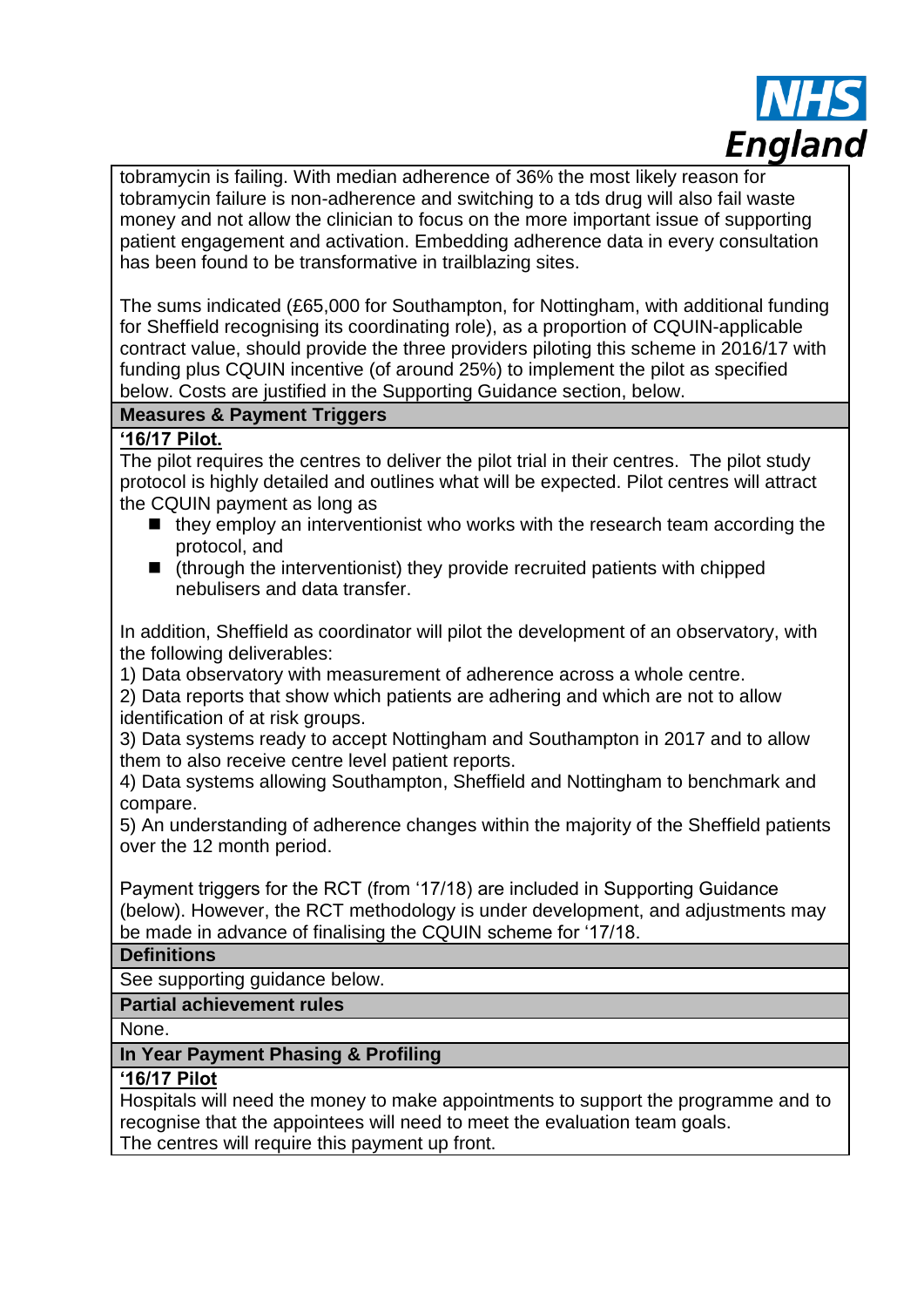

#### **Rationale for inclusion**

CFHealthHub is a platform that collects adherence data for high cost inhaled therapies. CFHealthHub, the focus of this scheme, provides a structured intervention to support patient activation by feeding back patient's adherence and linking this to problem solving and motivational interventions.

Health economic modelling suggests that, if an adherence intervention of modest effectiveness were to be implemented across the 6000 adults in the UK with CF, savings of more than £100 million might be expected over a 5 year time scale.

The adherence indicator is generated by CFHealthHub from data from chipped nebulisers, with data displays co-produced with patients and clinicians. Data capture occurs automatically without interrupting the flow of routine care and without adding any burden. The adherence indicator is available in real time for patients and for clinicians to provide feedback, which is a strong driver of behaviour change. The behaviour change that is sought is

- 1) Improved adherence and self-management by patients, enabling better health outcomes and a much less time off work and other life activities.
- 2) Change in clinical teams so that they devote time to delivering structured evidence based interventions to improve and to support patient activation that in turn supports adherence and self-management.
- 3) Change in the attitude of clinicians to the challenges of sustained adherence in clinical care. It is likely that patients will only share personal data with teams that have an appropriate and supportive attitude.

CFHealthHub supports this intervention by

- 1) Making the capture of adherence data automatic.
- 2) Making adherence data available at all clinical encounters.
- 3) Providing feedback of data to patients which will support behaviour change
- 4) Providing structured interventions to allow clinicians to support behaviour change in patients to increase adherence
- 5) Supporting the fidelity of interventions to increase patient activation through menus available within CFHealthHub
- 6) Providing unit level adherence data to allow units to understand their unit level adherence as a quality indicator

### **Link between behaviour change and outcome**

Meta-analysis has demonstrated that feedback of adherence data can increase adherence by around 20% and a further 7% increase in adherence results if relatively simple behaviour change strategies such as problem solving are added. High cost inhaled therapies are effective in reducing exacerbations if they are adhered to. Hence improving adherence will be associated with a reduced need for hospitalisation for intravenous antibiotics. The planned 20 centre RCT evaluation is designed to establish the relationship between the process of adherence and the outcome of reduced exacerbations. Once this relationship is established, adherence can be used as a quality indicator. The NIHR programme team are working with HSCIC to establish adherence as a UK quality indicator.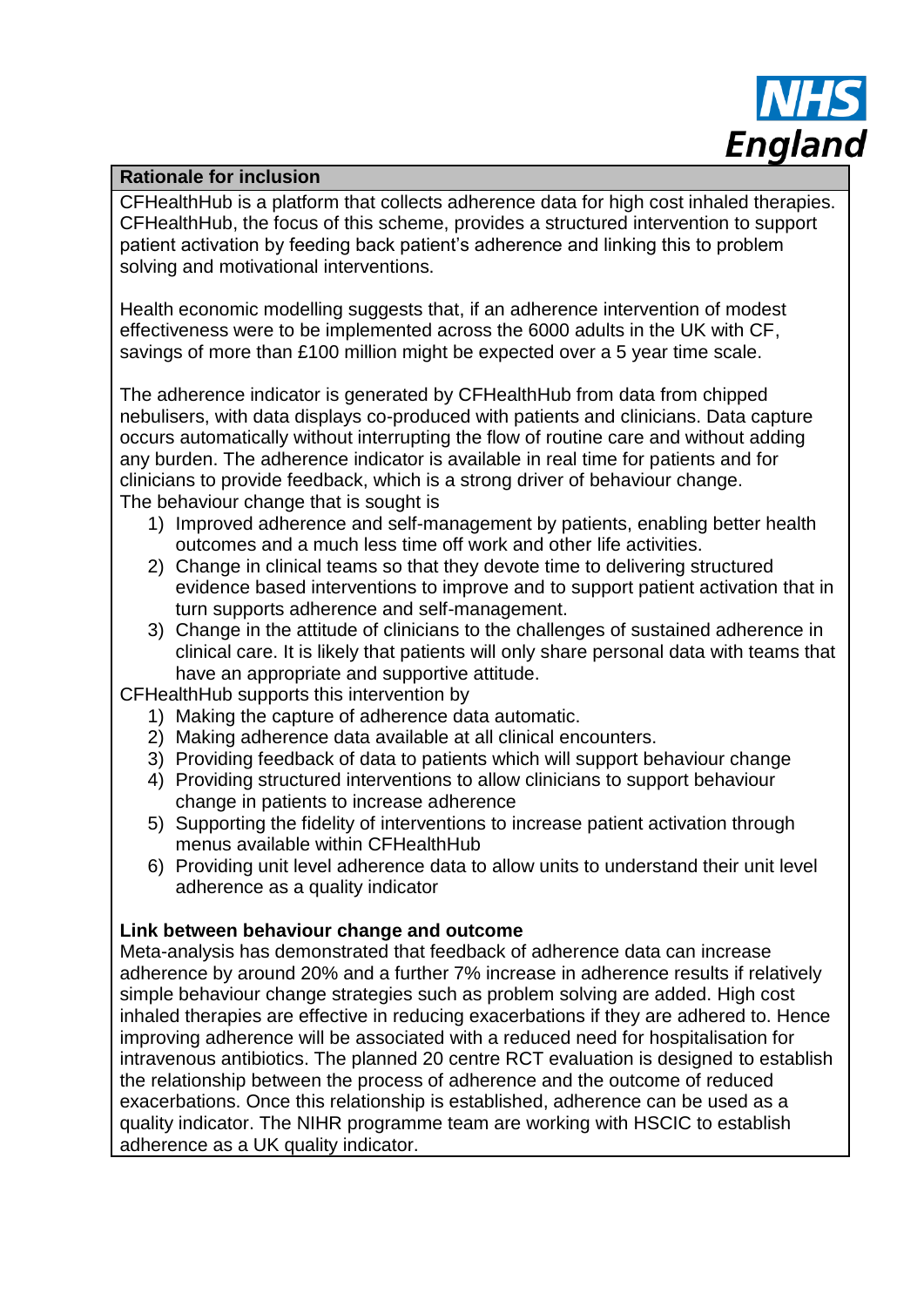

|               | Data Sources, Frequency and responsibility for collection and reporting |
|---------------|-------------------------------------------------------------------------|
| 2016/17 Pilot |                                                                         |

The Clinical trials unit at Sheffield School of Health and Related Research (ScHARR) will monitor involvement of centres in the trial and will be able to confirm to commissioners that the pilot centres have taken part in all the evaluation activities. Data sources for RCT (from '17/18) are discussed in the additional information supporting this COUIN.

| Supporting this GQUIN.           |                                                                   |  |
|----------------------------------|-------------------------------------------------------------------|--|
| Baseline period/<br>date & Value | n/a. for pilot year                                               |  |
|                                  |                                                                   |  |
| Final indicator                  | n/a. for pilot year                                               |  |
| period/date                      |                                                                   |  |
| Final indicator                  | n/a. for pilot year                                               |  |
| reporting date                   |                                                                   |  |
| <b>CQUIN Exit Route</b>          | The UK CF Registry is currently used for commissioning in CF.     |  |
| How will the change              | Once the evaluation phase is completed, we will report unit level |  |
| including any                    | adherence in the CF registry as an important quality indicator    |  |
| performance                      | that will be routinely collected by CFHealthHub and regular       |  |
| requirements be                  | feedback and benchmarking of unit level adherence in the CF       |  |
| sustained once the               | registry reports will drive continued use of CFHealthHub to       |  |
| <b>CQUIN</b> indicator           | support adherence in clinical care.                               |  |
| has been retired?                | Financial savings from improved adherence, which support the      |  |
|                                  | continuation of the programme, are shared between                 |  |
|                                  | commissioners and providers. Providers continue to benefit from   |  |
|                                  | implementing strategies to increase patient activation since      |  |
|                                  | patients require less unscheduled rescue care. Costs will in due  |  |
|                                  | course feed through into the CF year of care tariff.              |  |

### **Supporting Guidance and References**

### **Costs**

Costs will be incurred in the pilot year ('16/17) of circa £50,000 per centre (with additional costs for Sheffield).(The CQUIN payments exceed these figures by c.25% so to provide an incentive for participation – as is the norm for CQUIN schemes.) Details as follows:

### **May 2016 to April 2017**

Costs include 0.52 of a band 6 interventionist for 12 months in each centre, the provision of 64 chipped nebulisers and the data transfer and peripherals and a hand held computer tablet per centre.

The funding for the interventionist post will need to be made available in a timely fashion so that the individual can be appointed and trained to allow the trial to start on time. The appointed individual will need to work closely with the NIHR research team and observe the research protocols.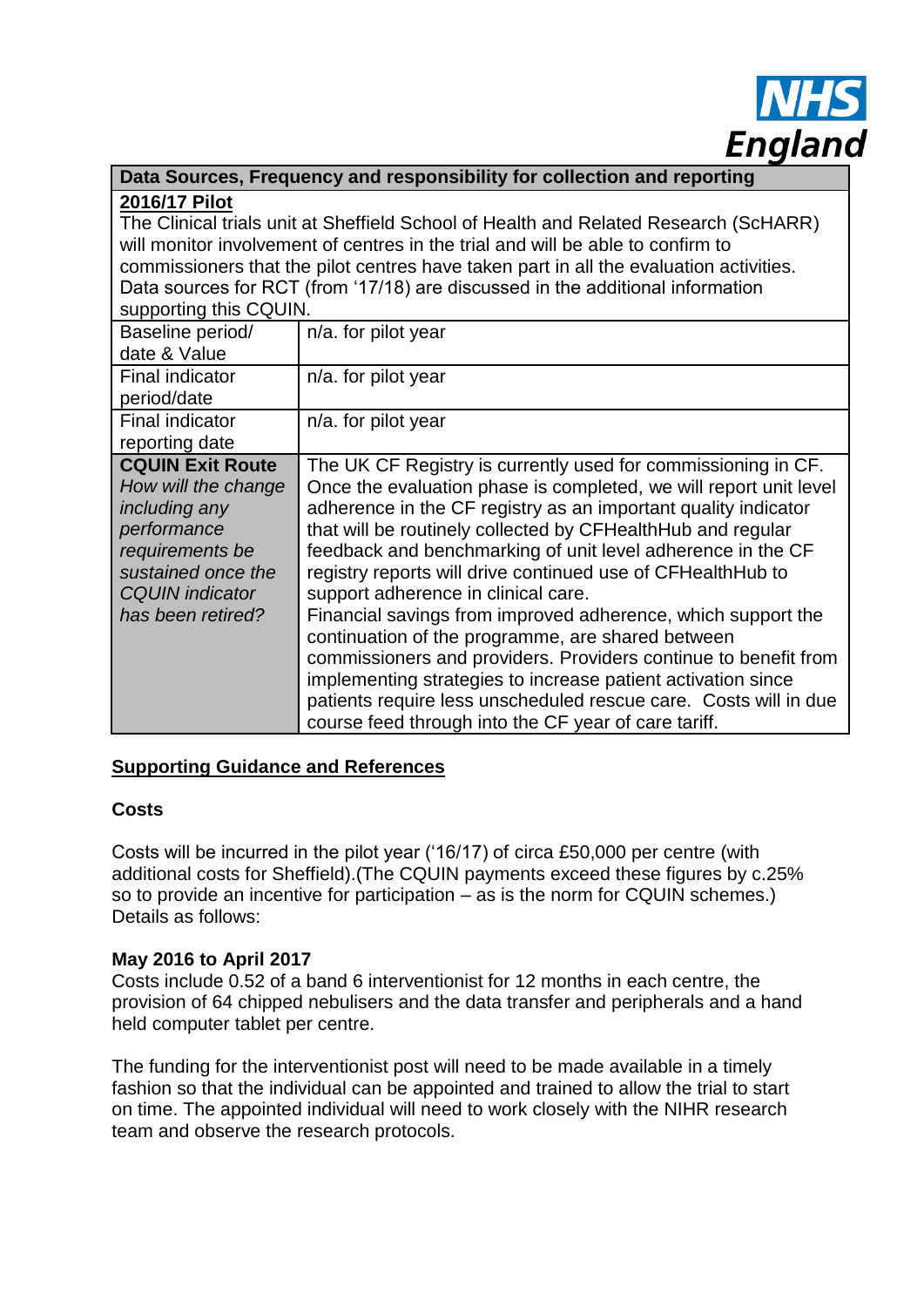

Some savings expected from reduced exacerbations may be expected within the pilot but the amount is modest as only 32 patients are included in each pilot site .The emphasis within the pilot is to iterate the intervention further by involving additional hospital teams and patients in co-producing the intervention, intervention manual and data presentation within CFHealthHub.